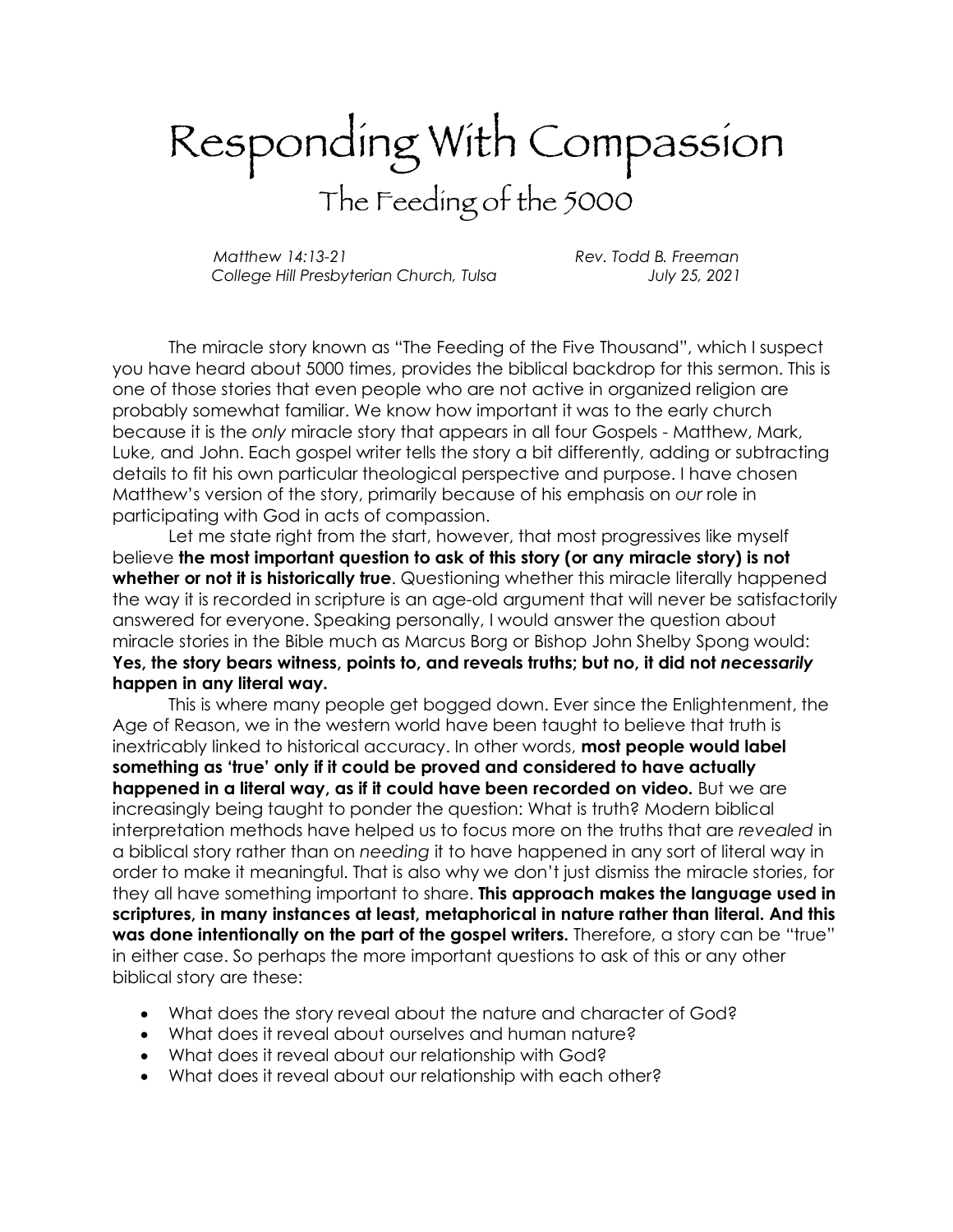Included in those questions are discovering the **ethical implications and expectations** of us as followers of the ways and teachings of Jesus, individually and as the Church?

So, what does this story of the Feeding of the 5000 tell us about God? When Jesus went ashore, saw the great crowd, and had compassion for them, we learn the nature and character of God is one of compassion and concern for all, including our wellbeing, your-wellbeing. That's a very different picture when compared to those who imagine God as an old gray-bearded man sitting on a far away thrown acting as a stern judge ready to zap people when they step out of line.

It's also very important to note that **Jesus had more than just a simple** *feeling* **or**  *emotion* **of compassion for the crowd**. While feelings of compassion are crucial, and very motivational, Jesus went one step further. **Jesus put his compassion into** *action* **by actually ministering to the needs of the crowd. Compassion, in the biblical sense, is a desire and the effort to actually help alleviate the suffering of others.** And not only our spiritual and emotional well-being, but also for our physical well-being, as the actual feeding of the crowd attests.

The next question is: What does this story have to say about us as followers of Jesus? Well, it has many things to say. For one, just as Jesus' compassion was the motivation for his ministry, so it was for his disciples, and so it is for us. In fact, the third bullet point of our College Hill Mission Statement reads: "Reaching out with a *compassionate* voice for peace and justice." Following Jesus' lead, the disciples become concerned about the lateness of the hour and the lack of available food for the large crowd of people. We learn what many of us already know and experience, that **compassion for others can be contagious**!

The disciples' *solution* to the problem, however, is much different than Jesus'. The disciples think it best to send the crowd away, so that everyone can go to nearby towns and eat, thereby taking care of their own needs. That's a very rational and reasonable solution. But to their surprise, **Jesus tells them, "***you* **give them something to eat"** (v.16). I'll return to this statement in a moment, because I believe it lies is at the very heart of Matthew's story. The disciples predictably respond with, "We have nothing here but five loaves and two fish." With limited resources in the midst of a crisis, the disciples would rather send the needy crowd away to seek help on their own. So, here's something important for us to reflect upon: **Is it possible that the disciples represent our own desire, at least from time to time, to "send away" others so that they can find help on their own?** Are we not, like the disciples, often **tempted to believe that our resources (individually, or as a congregation) don't amount to much of anything either – so why bother, especially with so many people in need all around us?**

I must admit that I continue to struggle to some extent with what to do for folks who knock on the church door for help. I often listen with a guarded ear that tries to discern whether I'm being scammed or lied to in order to get a handout. Yet, when I meet someone at the door, and at times even on the street, I also hear in my head Jesus' emphatic statement from this miracle story, "YOU give them something…" I am reminded that for Jesus, compassion is accompanied with action.

When the disciples respond with "We have nothing here – nothing – nothing but five loaves and two fish" **they are focused not on what they have, but on what they**  *don't* **have. They see only problems, not possibilities.** From a practical standpoint, this biblical story encourages us to get beyond the attitude that says, "We have nothing, except for this very little." For this story reveals that **God uses even the very little we have**